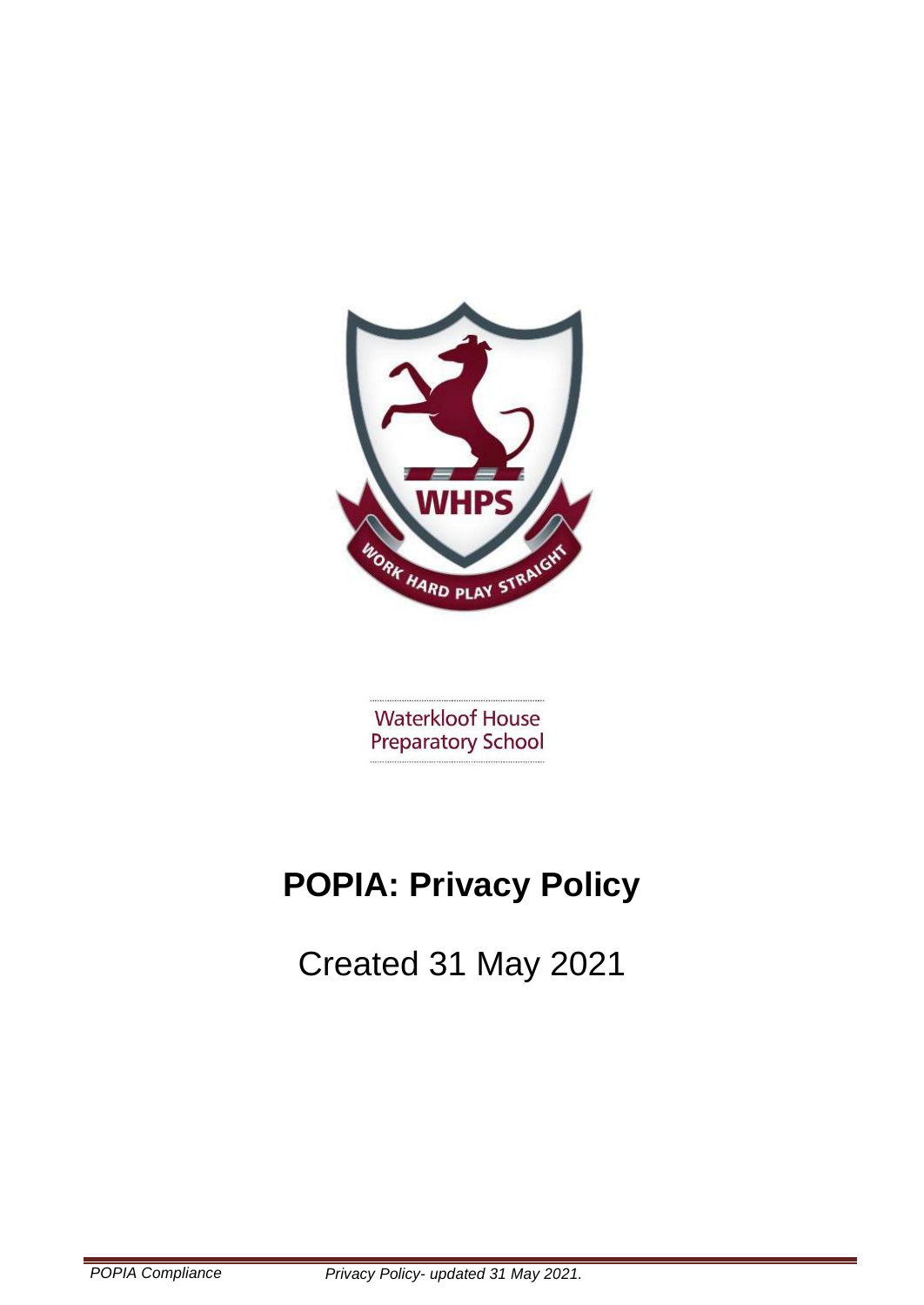

# **The Protection of Information Act No. 4, 2013 ("Act")**

# **Overview**

This is the privacy policy of Waterkloof House Preparatory School, a private school registered with the Department of Basic Education with the following registration number: EMIS 231 472 ("WHPS"). This policy details how we collect, store, protect and use personal information (– that is information that can be used to identify an individual or a company (juristic person) – in connection with the services we may offer through our [www.whpsschool.com](http://www.whpsschool.com/) website (referred to as the "Site") and through your dealings with us (referred to as the "Services").

This policy will also apply to:

- **•** the WHPS Old Boys Association (Old Boys); and
- **•** the Parents' Association (PA),

both of which will similarly process information on the basis set out below.

## **In this Privacy Policy**:

- **•** "**consen**t" means any voluntary, specific and informed expression of will in terms of which permission is given for the processing of personal information;
- **•** ''**data subject**'' means the person to whom personal information relates;
- **•** ''**operator**'' means a person who processes personal information for a responsible party in terms of a contract or mandate, without coming under the direct authority of that party;
- **•** ''**processing**'' means any operation or activity or any set of operations, whether or not by automatic means, concerning personal information, including—
	- $\circ$  the collection, receipt, recording, organisation, collation, storage, updating or modification, retrieval, alteration, consultation or use;
	- $\circ$  dissemination by means of transmission, distribution or making available in any other form; or
	- o merging, linking, as well as restriction, degradation, erasure or destruction of information;
	- **•** ''**responsible party**" means a public or private body or any other person which, alone or in conjunction with others, determines the purpose of and means for processing personal information;
		- "**us**" or "**we**" or "**our**" includes a refence to the Old Boys and/or the PA.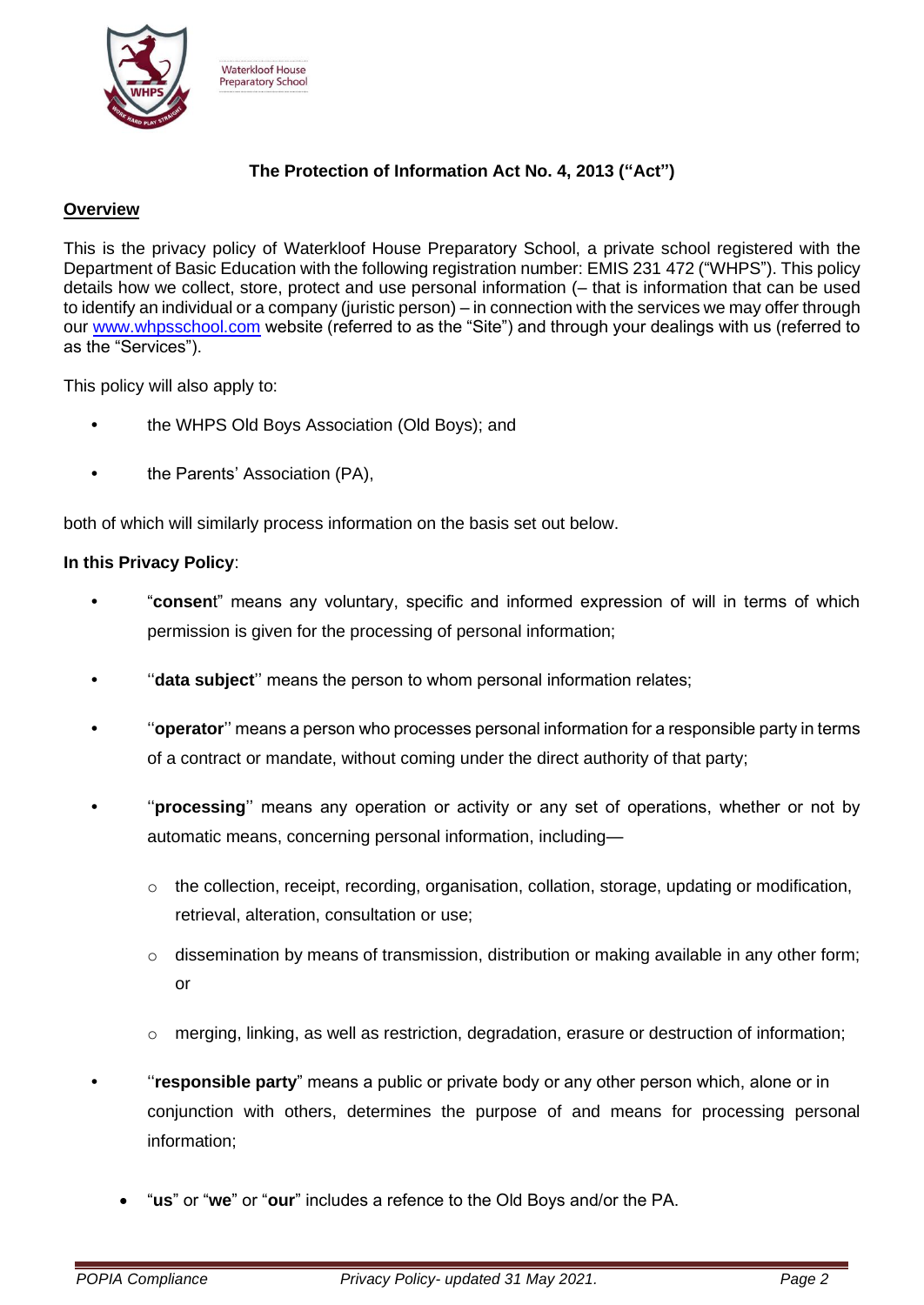

# **Audience**

Personal information submitted to us by using this Site or our Services is governed by this Privacy Policy.

# **Principles of Collection of Personal Information**

Personal Information will:

- **•** only be obtained for lawful purposes.
- **•** be processed in a reasonable manner that does not impinge on the privacy of the individual or organisation.
- **•** only be collected as necessary for WHPS to conduct its business. The principle of minimality of collection will be applied as referred to in section 10 of the Act.
- **•** obtain specific consent wherever possible for the collection and processing of Personal Information; however, there are instances where such consent may be tacit or verbal.
- **•** generally be collected directly from the data subject but subject to the provisions of section 12 of the Act.

# **As the Operator**

Where we have been contracted by another company, such as your employer or a company you are dealing with directly, please be aware that we are not the entity responsible for making decisions on your data, but instead are rendering services to the company that you are dealing with directly. Please refer to the Privacy Policy of the company you are dealing with in these cases.

## **As the Responsible Party**

Where you are dealing with us directly by means of our Services or Site, this Privacy Policy applies. You are not required to provide us with any personal information when using the Site, unless you choose to engage with us in a manner that requires us to have your information (such as by subscribing to receive information or enquiring about our Services). Should you engage us for our Services, you will be required to provide further information as detailed in this Privacy Policy.

## **What Is Personal Information?**

Personal information includes, but is not limited to:

- information that is collected automatically when you visit our website,
- information collected on engaging our Services,
- information collected on submission,
- information that may be required whilst a contractual relationship exists to enable us to effectively render the Services during the period of such relationship; and
- optional information that you provide to us voluntarily.

Additional information captured on the website that does not classify as personal information may also be collected and processed, including but not limited to: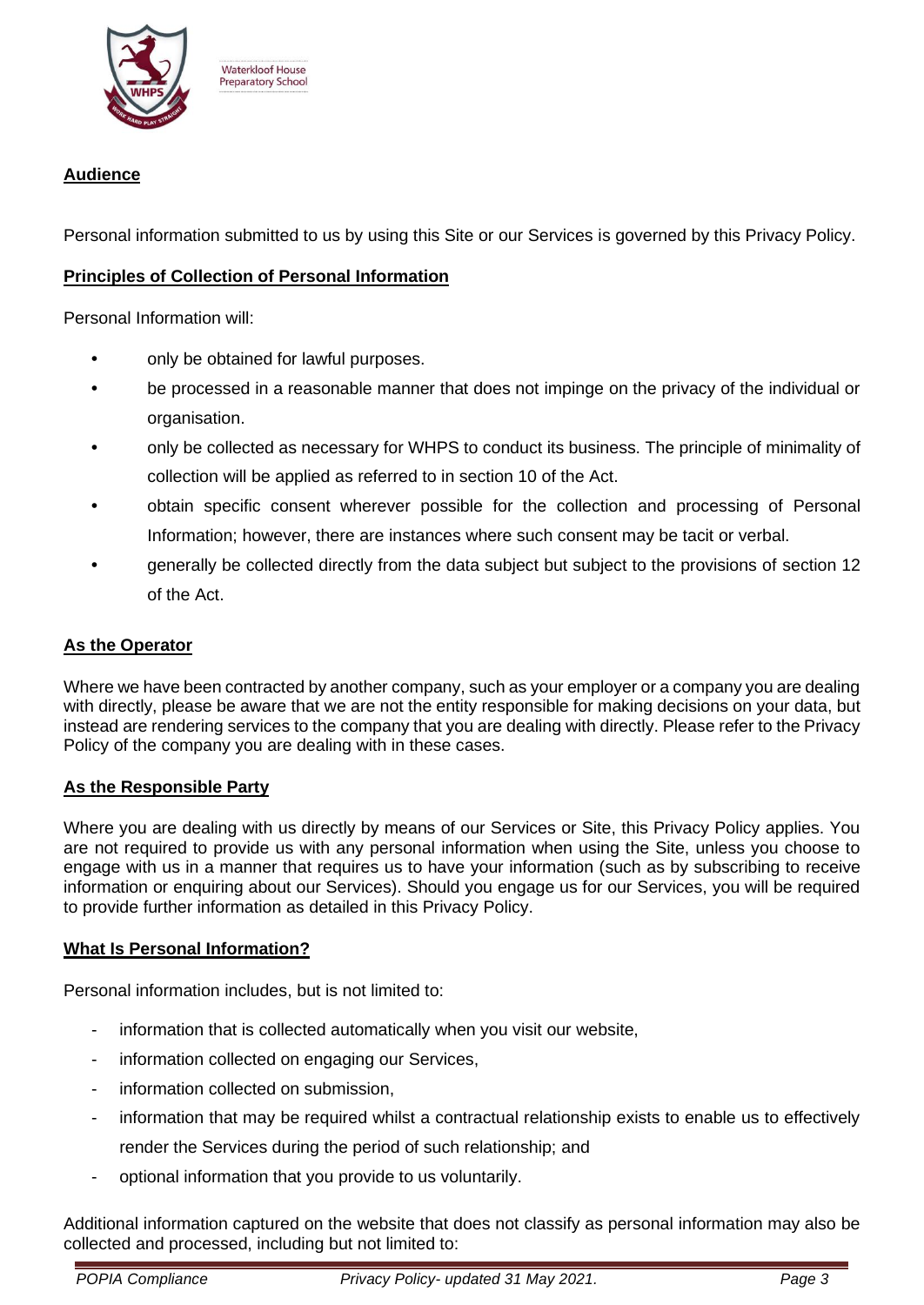

**Waterkloof House Preparatory School** 

- anonymised information,
- de-identified information that cannot be associated with an individual,
- statistical information,
- information that is public knowledge, which has been publicly and voluntarily disclosed.

Personal information collected and processed from this Site or in the rendering of our Services to you may include, but is not limited to, your name, ID number, contact number, e-mail address, physical address. Personal information collected and processed for your child/children will include but is not limited to their names, ID numbers, medical information, academic results etc.

Your payment/credit card information is required when processing a payment to our online uniform store and such information is neither retained nor processed by this specific Site. A privacy agreement is in place with the third party that performs the processing of your payment information.

#### **Who is processing your data?**

In the case that we are the Responsible Party, then data processing is processed by us, with the following contact details:

Waterkloof House Preparatory School 535 Ruddell Street, Brooklyn, 0181

| admin@whps.co.za                       |
|----------------------------------------|
| popia@whps.co.za                       |
| <b>MG Whitelaw</b>                     |
| Deputy Information Officer: JS Rossouw |
|                                        |

#### **What are we processing and why?**

There are various ways in which we may process your data. This section details our purposes for processing, our legal basis for the processing, and our storage periods.

In certain cases, we will process your data after **obtaining your consent**. You are free to withdraw your consent at any time. We may process your data with your consent for the following purposes:

- 1) Admission of your child to our school.
- 2) Educating your child.
- 3) Billing and financial risk assessment purposes.
- 4) Assessing your child's specific educational and other needs.
- 5) Communication with you about your child and the school activities.
- 6) Photos and videos for marketing material, newsletters, and social media content about the school.
- 7) Creation of content for the annual school magazine.
- 8) Report to you regarding your child's progress.
- 9) In the day to day running of the school programme.
- 10) Alumni database management.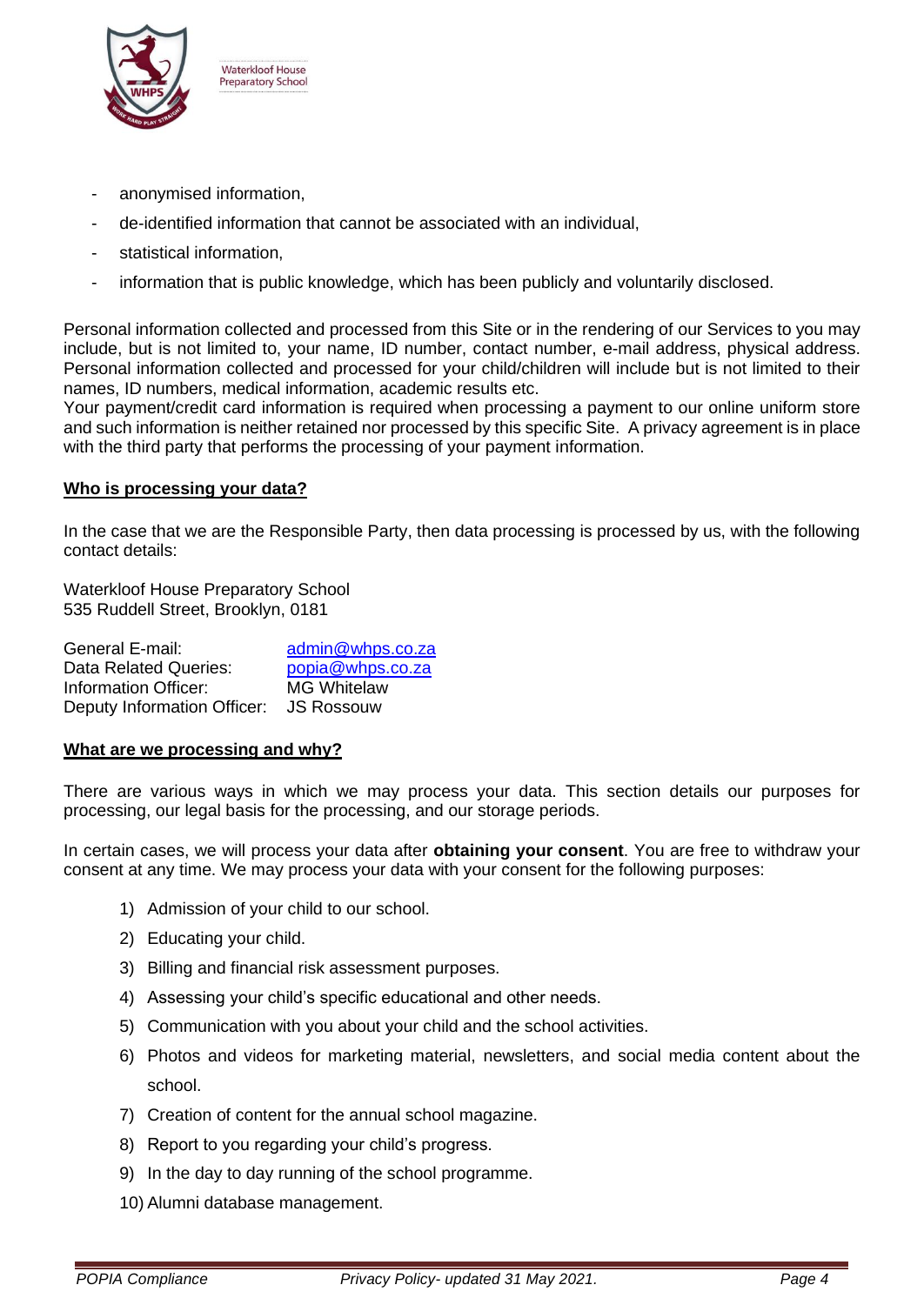

**Waterkloof House** Preparatory School

- 11) Electronic communications, such as subscribing to our mailing list or by contacting us via a form or e-mail address upon the Site.
- 12) Cookies, to grant you a personalised experience when dealing with us. You may decline the installation of cookies; however, this may affect the functionality of our website or prevent you from using the Site entirely. If you opt out of using cookies, we may store a single cookie to remember this preference.
- 13) For website analytics, storing details such as your IP address, bounce rate, page time, cost per click, most visited pages, and device information. These tracking cookies may be declined at any time.
- 14) For promotional campaigns, in which case additional information may be volunteered by you to participate in the promotion or to receive a deliverable.
- 15) For the ordering and delivery of items from our online school uniform shop.
- 16) To facilitate the application for vacancies advertised on the school website.

It is specifically noted that WHPS, as an educational institution, personal information is key to the activities carrying out education including, where appropriate and, in accordance with Part C of the Act, personal information of children.

In carrying out its activities WHPS, and for the maintaining of security and control of access, certain types of "**special personal information"** are required. This will be processed in accordance with Part B of the Act.

In addition, the maintenance of an alumni database is common practice in educational institutions meaning that WHPS and the Old Boys will retain certain personal information on an on-going, indefinite, basis to meet alumni record purposes. Website usage information may also be collected.

We will process your data when we must **perform a contract**; for as long as the contractual relationship is in place, and for 5 years following the end of the relationship. To fulfil our obligations to you in terms of the Services you have engaged us for, we will need to process your data.

We may also process your data in terms of a **legitimate interest**, if the data being processed is strictly necessary, proportional, and does not infringe on your individual rights to privacy. Processing may take place in terms of the following necessary scenarios:

- To monitor and analyse how to improve our Service and/or our Site, as well as to keep the same secure and free from abuse. This may include communications such as surveys or direct electronic communications.
- To keep active communications with you while you are our contracted client. Certain communications are necessary during delivery of our Services, and we have a legitimate interest in keeping you informed about our Services.

# **Where is your data processed?**

In some cases, your information may be stored and processed outside of the country or region where it was originally collected to complete our obligations to you. In some of these countries, you may have fewer rights in respect of your information than you do in your country of residence.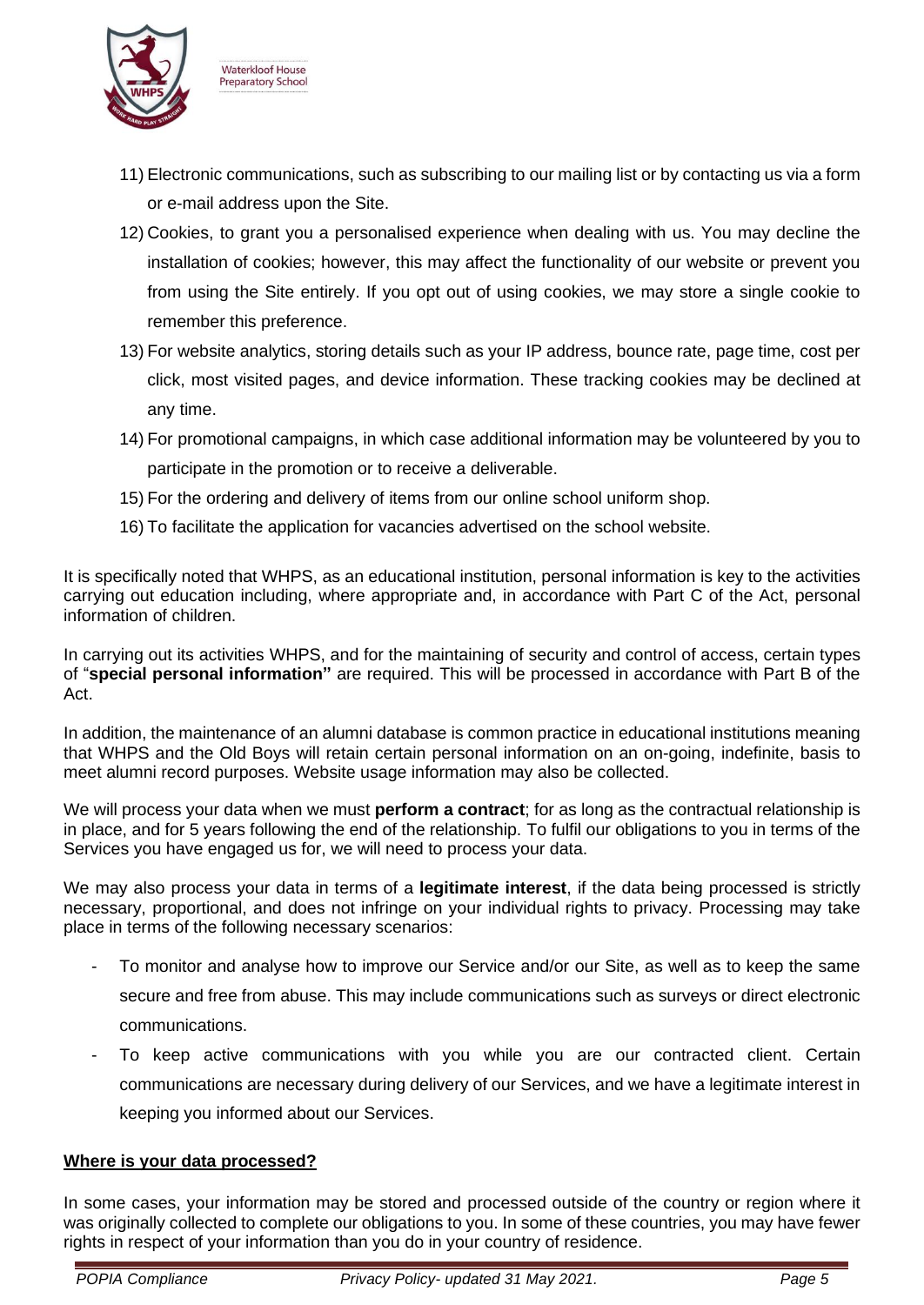

Your agreement to the terms of this Privacy Policy, followed by your submission of information in connection with our Services, represents your agreement to this cross-border transfer of personal data.

Our primary region for storing and process data is within the Republic of South Africa.

# **Who else will have access to your personal data?**

We may share your information with our service providers and processors to deliver the Services to you. These will often be providers that offer solutions for hosting, marketing, and other business critical operations. In the case of third parties processing data, we require that they comply with our internal standards, policies, technical and organisational measures, ensuring that your data is protected and remains confidential. We will only share data in accordance with this Privacy Policy and with approved and contractually appointed third parties.

When you authorise us to do so, we may also share your data with other companies so that they can process the data for other purposes, as explained in more detail when we request your prior consent. In addition, if you provide consent for the installation of cookies, your data may be processed by third parties. These cookies are subject to the third parties' respective Privacy Policies.

Where necessary and compelled by authorities to do so, we may share your information with law enforcement and competent courts. We may also share your information where we must take legal action to protect our, or third-party rights.

We will not sell your information. Our contracts dictate that third-party service providers may not use your information for their own benefit or for any services other than those requested by us.

## **How are we processing your data?**

We will only process personal data because of the provision of our Services, or in operating our Site. These instructions are included in our standard Terms and Conditions and engagement contracts. Should we have reason to believe that your instructions infringe on data protection regulation, we will inform you promptly.

We will ensure that our employees are subject to confidentiality agreements and any statutory privacy obligations.

To provide you with the Services, we may need to use other service providers, as well as hire new providers in the future. Those companies will only process the data to the extent necessary to render the Services, and we will enter into written agreements with them to make sure that said companies comply with the obligations included in this Privacy Policy and implement all necessary security measures to ensure adequate protection of the data.

If we change upstream service providers that are involved in providing you with Services, or where we may need to hire additional companies to provide the Services, you have the right to reasonably oppose such an appointment. Such opposition shall be addressed on a case-by-case basis in accordance with the appropriate data protection regulation.

We will implement appropriate technical and organisational measures to ensure a level of security appropriate to the risk. At your request and expense and considering the nature of processing and the information available to us, we shall reasonably assist you in compliance with the security obligations set forth by data protection regulation.

A list of our sub processors is available on request and is included in our Data Processing Agreements. Upon termination of your services, we will delete your personal data, unless otherwise required for a statutory requirement, our contract with you, or as per the retention periods set out in this Privacy Policy.